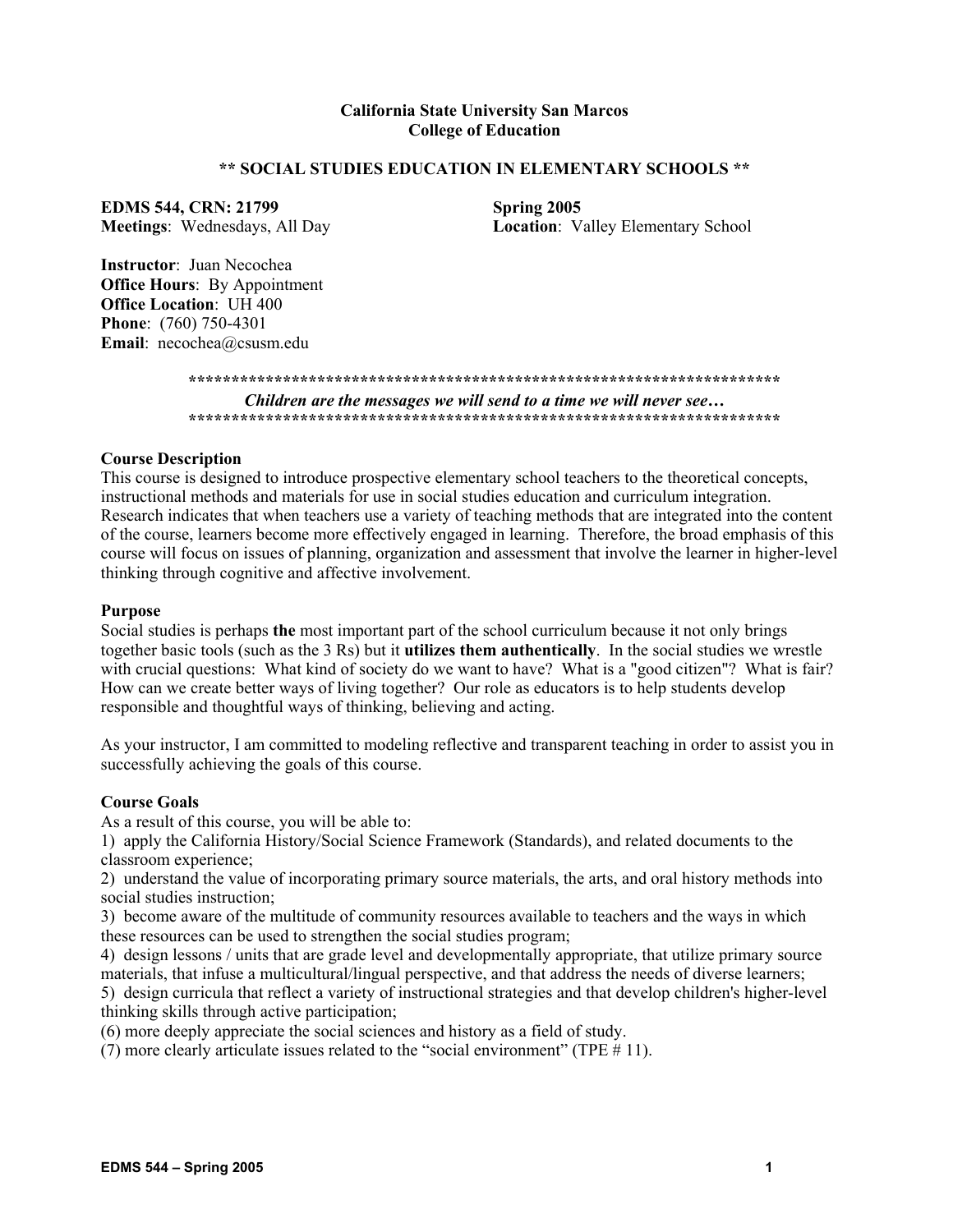## **Required Texts**

- CSDE. (2000). History-Social Science Framework (for California Public Schools K-12). Sacramento, CA. (H/SS) www.cde.ca.gov/cilbranch/cfir/hsssbeup.pdf
- California Geographic Assoicates. (2003). California Atlas: A Geographic Journey. California: California Geographic Associates.
- Ellermeyer, D. A. & Chick, K. A. (2003). Multicultural American History Through Children's Literature. Portsmouth, NH: Teacher Ideas Press.
- Turner, T. N. (2003). Essentials of Classroom Teaching: Elementary Social Studies. Boston: Allyn and Bacon. (T)

## **Recommended Texts**

San Diego County Office of Education (2001). Pages of the Past: K-6 Literature Aligned to H/SS Standards. (PP)

### **Professionalism - Dispositions**

Because this course is part of an accredited program that leads to professional certification, students are expected to demonstrate behavior consistent with a professional career. Lack of professionalism in any of the following areas will alter the final grade:

1. Attend all class meetings. If you miss a class session, please notify the instructor in writing (email) as soon as possible. Absences do not change assignment due dates. See the Attendance Policy – page 7 - for this course.

2. Arrive on time just as you would at a school site. Late arrivals to and early departures from class will result in a drop of the final grade.

3. Prepare carefully for class. Be ready to discuss readings and assignments thoughtfully. All voices are valued in our classroom community. Please be sure we get to hear your thoughts on the topics we cover.

4. Complete assignments on time. Late assignments will receive a 20% reduction in points for each day late. Occasionally a student may be asked to revise an assignment. If so, the revised work must be submitted no later than one week after it was returned and may not be eligible for full credit. Absences do not change assignment due dates. If you are absent when an assignment is due, you may submit the work via email (except for Physical Model) so that it is not counted late. I will confirm receipt of emailed assignments.

5. Interact professionally and collaborate responsibly with your colleagues and professor. Teacher education is a professional preparation program and students will be expected to adhere to standards of dependability, academic honesty and writing achievement. In short, please model TPE 11 and do your part to promote a healthy, happy, productive social environment.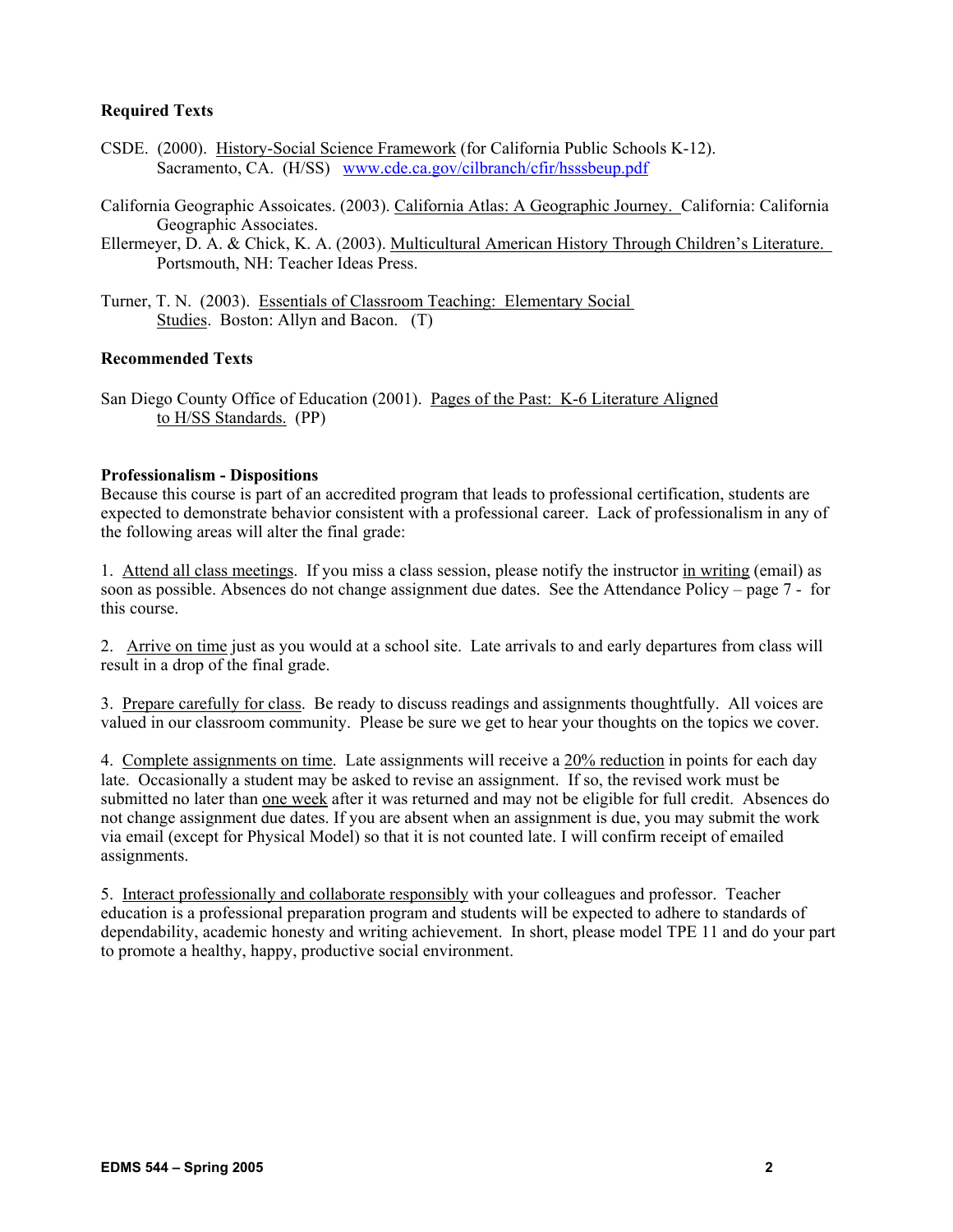# **PARTICIPATION, COLLABORATION AND PROFESSIONALISM**

Students will engage in active learning each class session, and will be expected to actively participate, collaborate, and demonstrate professionalism at all times.

- Do you participate in class discussions productively, sharing your knowledge and understandings?
- Do you interact productively with your peers, taking on a variety of roles (leader, follower, etc.)?
- Do you contribute appropriately to group work—do you "do your share"?
- Are you able to accept others' opinions? Are you supportive of others' ideas?
- Do you support your peers during their presentations?
- Can you monitor and adjust your participation to allow for others' ideas to be heard?
- Do you show a positive attitude and disposition towards teaching all students?
- Do you exhibit professional behavior at all times and display a "can do" attitude?

## **Rubric for PCP: Participation, Collaboration and Professionalism**

|                                       | <b>Excellent</b>                                                                                                                                                                                                                                                                                                                                                           | Acceptable                                                                                                                                                                                                                                                                          | Unacceptable                                                                                                                                                                                                                                                    |  |
|---------------------------------------|----------------------------------------------------------------------------------------------------------------------------------------------------------------------------------------------------------------------------------------------------------------------------------------------------------------------------------------------------------------------------|-------------------------------------------------------------------------------------------------------------------------------------------------------------------------------------------------------------------------------------------------------------------------------------|-----------------------------------------------------------------------------------------------------------------------------------------------------------------------------------------------------------------------------------------------------------------|--|
| Attitude                              | Always displays a positive<br>attitude. May offer<br>constructive criticism and<br>include alternatives that<br>show initiative.                                                                                                                                                                                                                                           | Displays a positive attitude.<br>May offer constructive<br>criticism and include<br>alternatives that show<br>initiative.                                                                                                                                                           | Seldom has a positive<br>attitude. Often is critical.<br>Does not offer alternative<br>solutions to criticism.                                                                                                                                                  |  |
| Participation                         | Attends every class, always<br>on time and well prepared,<br>and never leaves early.<br>Gives closest attention to<br>class activities and speakers.                                                                                                                                                                                                                       | Attends every class, on time<br>and prepared, and never<br>leaves early. Gives most<br>attention to class activities<br>and speakers.                                                                                                                                               | Is not always ready when<br>class time begins. Doesn't<br>give full attention in class;<br>sometimes talks when others<br>are speaking.                                                                                                                         |  |
| Professionalism                       | Consistently behaves, talks<br>and works in a professional<br>manner, regardless of<br>task/topic.                                                                                                                                                                                                                                                                         | Most of the time, behaves,<br>talks and works in a<br>professional manner,<br>regardless of task/topic.                                                                                                                                                                             | Seldom behaves, talks, and<br>works in a professional<br>manner, regardless of<br>task/topic.                                                                                                                                                                   |  |
| Collaboration                         | Consistently listens to,<br>shares with, and supports<br>the efforts of others. Tries<br>to keep people working well<br>together.                                                                                                                                                                                                                                          | Most of the time listens to,<br>shares with, and supports<br>the efforts of others, but<br>sometimes is not a good<br>team member.                                                                                                                                                  | Rarely listens to, shares<br>with, and supports the<br>efforts of others. Is not<br>always a good team player.                                                                                                                                                  |  |
| <b>Contributions</b>                  | Consistently provides useful<br>ideas; always stays focused<br>on the task. Exhibits a lot of<br>effort and valuable<br>contributions.                                                                                                                                                                                                                                     | Most of the time provides<br>useful ideas and stays<br>focused. A satisfactory<br>group member who does<br>what is required.                                                                                                                                                        | Rarely provides useful<br>ideas; not always focused.<br>Reluctant to participate.<br>Lets others take charge.                                                                                                                                                   |  |
| <b>Disposition toward</b><br>teaching | Consistently demonstrates<br>concern in learning to teach<br>all children. Always<br>demonstrates strong<br>commitment toward<br>developing (a) an<br>understanding of children,<br>(b) teaching strategies, and<br>(c) knowledge of the CA<br>Standards for the Teaching<br>Profession (CSTP), Teacher<br>Performance Expectations<br>(TPE), and CA Content<br>Standards. | Most of the time<br>demonstrates concern in<br>learning to teach all<br>children. Often<br>demonstrates commitment<br>toward developing (a) an<br>understanding of children,<br>(b) teaching strategies, and<br>(c) knowledge of the<br>CSTP's, TPE's, and CA<br>Content Standards. | Rarely shows concern in<br>learning to teach all<br>children. Rarely<br>demonstrates commitment<br>toward developing (a) an<br>understanding of children,<br>(b) teaching strategies, and<br>(c) knowledge of the<br>CSTP's, TPE's, and CA<br>Content Standards |  |
| Leadership                            | Shows strength through<br>leadership in class activities;<br>other students respect you as<br>a leader.                                                                                                                                                                                                                                                                    | Effectively participates and<br>contributes, but rarely shows<br>leadership qualities.                                                                                                                                                                                              | Does not show leadership in<br>any area of class.                                                                                                                                                                                                               |  |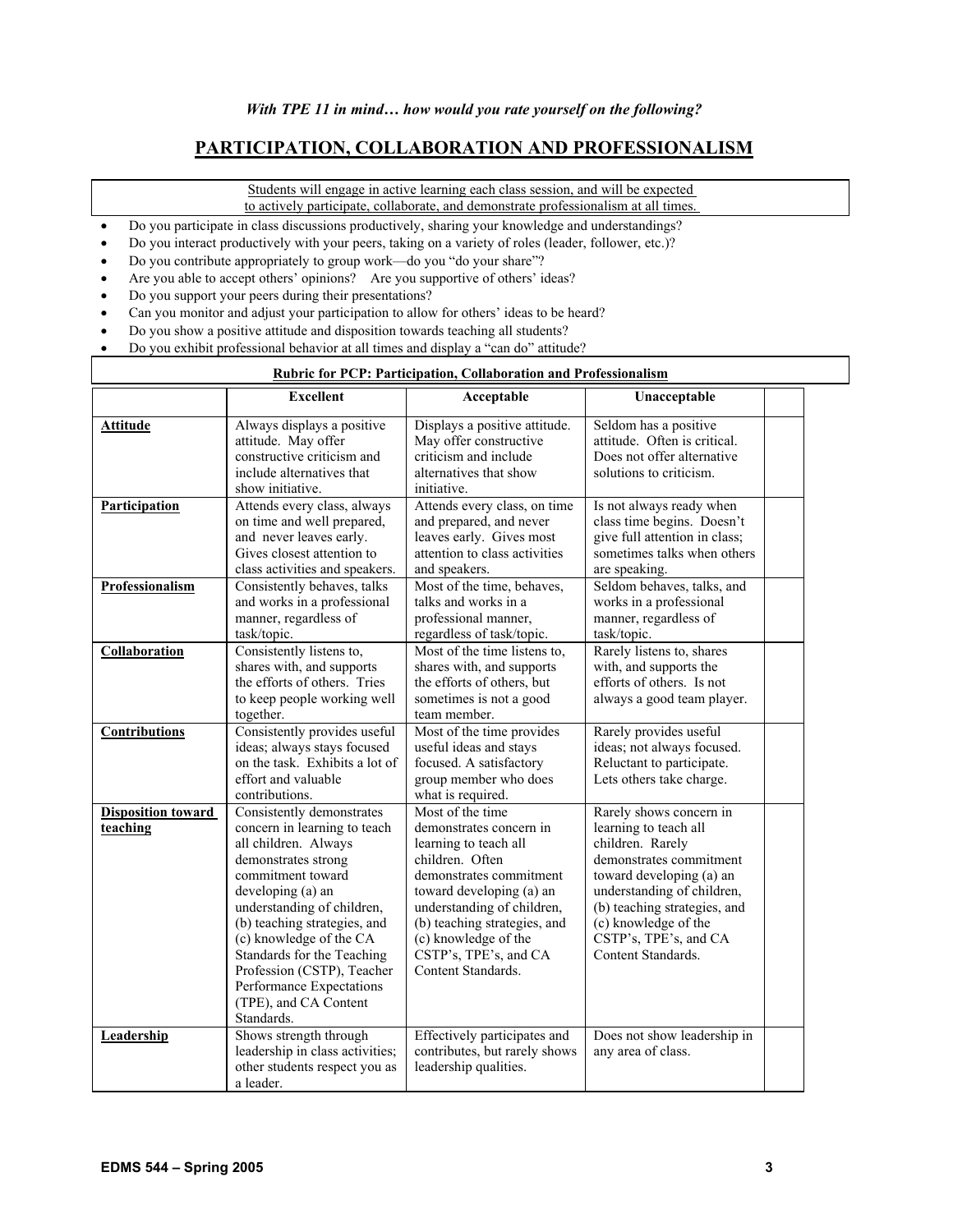# **California Commission on Teacher Credentialing**

## **Standards Alignment**

The course objectives, assignments, and assessments have been aligned with the CTC standards for the Multiple Subjects Credential. Be sure to incorporate artifacts from this class into your portfolio.

## **Teacher Performance Expectation (TPE) Competencies**

This course is designed to help those seeking a Multiple Subjects Credential develop the skills, knowledge, and attitudes necessary to assist schools and districts in implementing effective programs for all students. The successful candidate will be able to merge theory and practice in order to realize a comprehensive and extensive educational program for all students. You will be required to address the following TPEs in this course:

## **TPE #1A: Subject Specific Pedagogical Skills for History / Social Science**

During interrelated activities in program coursework and fieldwork, MS candidates learn to:

- ¾ teach state-adopted academic content standards for students in H/SS while helping students to learn and use basic analysis skills;
- $\triangleright$  enrich the study of social studies by drawing on social science concepts, case studies and cross-cultural activities;
- $\triangleright$  incorporate basic critical thinking skills and study skills into content-based instruction; and
- $\triangleright$  utilize active forms of social studies learning, including simulations, debates, research activities and cooperative projects.

MS candidates begin to interrelate ideas and information within and across history/social science and other subject areas. The interactive journal assignment will be the artifact that needs to be uploaded to taskstream as evidence that TPE 1A requirements were met for social studies. Like previously, the students needs to upload into taskstream after the instructor indicates that the artifact is "ready to post" into taskstream.

### **TPE #11: The Social Environment**

Candidates for a Teaching Credential develop and maintain clear expectations for academic and social behavior. The candidates promote student effort and engagement and create a positive climate for learning. They know how to write and implement a student discipline plan. They know how to establish rapport with all students and their families for supporting academic and personal success through caring, respect, and fairness. Candidates respond appropriately to sensitive issues and classroom discussions. They help students learn to work responsibly with others and independently. Based on observations of students and consultation with other teachers, the candidate recognizes how well the social environment maximizes academic achievement for all students and makes necessary changes.

### **SB 2042 - Cultural Competencies** supported by this course:

Part 3: Culture and Cultural Diversity

- I.A. Definitions of culture I.C. Intragroup differences
- I.D. Physical geography and its effects on culture
- II.A What teachers should learn about their students II.B. How teachers can learn about their students
- II.C. How teachers can use what they learn about their students (culturally responsive pedagogy)
- III.A. Concepts of cultural contact III.D. Strategies for conflict resolution
- IV.A. Historical perspectives IV.B. Demography
- IV.C. Migration and Immigration
- 
- 

- 
- 

The Teacher Performance Expectations and SB 2042 Competencies identified above are addressed in EDMS 544 through class discussions, activities, oral/visual presentations, and written assignments.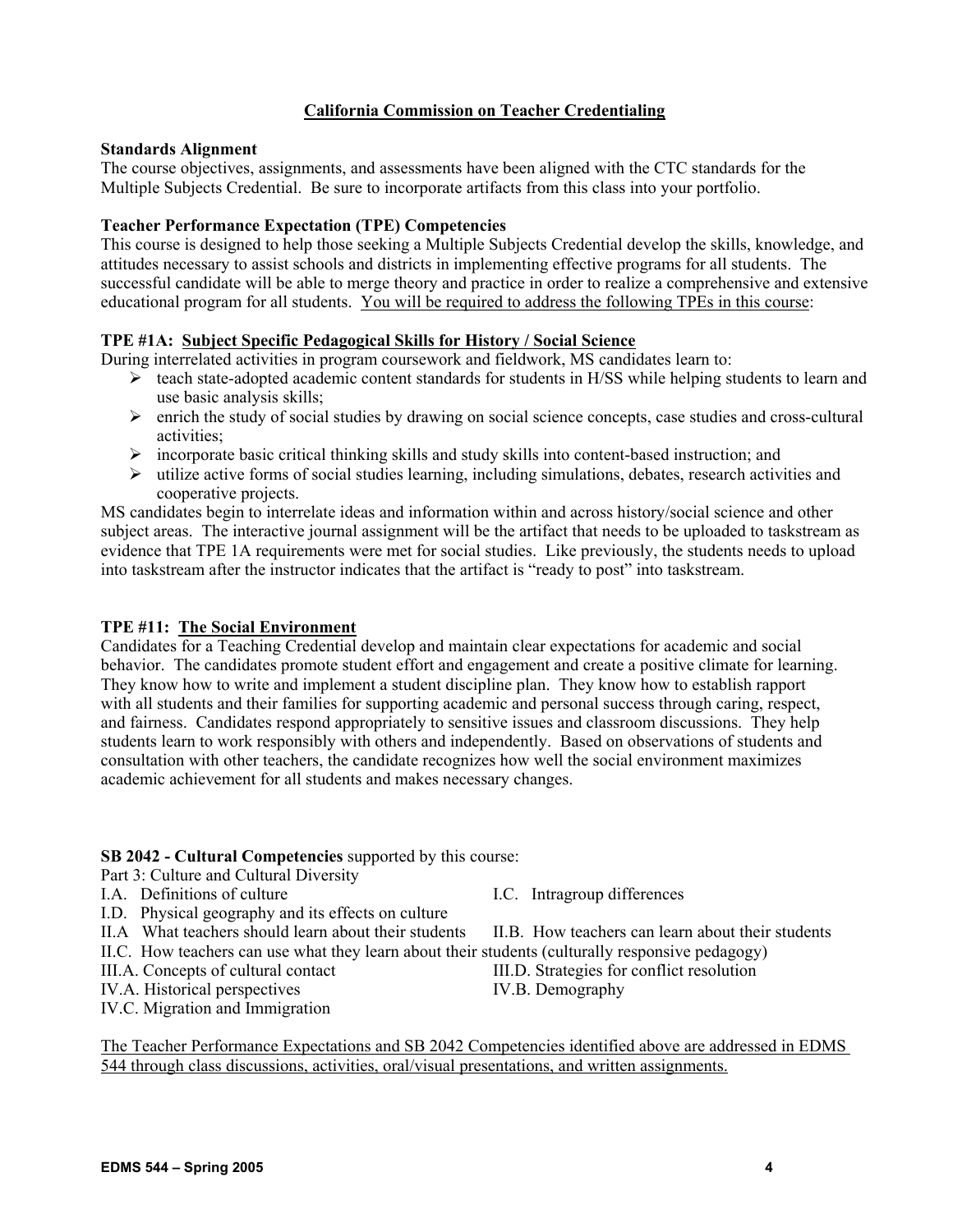## **ASSIGNMENTS**

*The Anticipated Schedule + detailed instructions for some course assignments will be handed out in class.* 

# ¾ *Interactive Journal 15 points*

A class journal will be maintained for each class session that needs to include the following:

• A written summary and/or description of the topics discussed in class that reflects understanding of the key concepts and ideas. Both comments from the professor and students should be reflected in the journal.

The assigned readings provide an important foundation for your increasing understanding of how to effectively teach social studies. Please incorporate key ideas from your readings into your interactive journal to increase your understanding of ideas and concepts discussed in class.

• Meta-reflections and/or analysis of key concepts, particularly in terms of the connections that can be made between class discussions and teaching social studies to elementary school students, with specific examples from student teaching experiences, community relations, parent involvement, school observations, or other personal experiences in diverse settings. It is critical that social studies applications are made by directly connecting with you are learning to you student teaching and other experiences in the form of anecdotes, case studies, or other personal narratives.

The class journal will be graded according to its comprehensiveness, insightful connections, and "deep understanding" of the "big picture" issues.

# ¾ *Finding the Social Studies in You! A Physical Model 1 bonus point*

Have you ever tried to explain who you are through six social studies disciplines? For this assignment you will reintroduce yourself to our class by creating a physical model that illustrates aspects of you through the social studies disciplines. You may use photographs, drawings, cut-outs, objects, your imagination, etc. This activity models a way to verbally and visually engage your students -- and will demonstrate your understanding of the disciplines. Aim to present for 4-5 minutes to your assigned group.

# **The following three assignments should link together to support a social studies unit plan (more instruction to come)…**

# ¾ *Literature Connection… a partner assignment 15 points*

A wealth of children's literature exists that strongly supports the state standards for teaching social studies. For this assignment you and a partner will select *one book* appropriate for the grade level unit you are developing. You will then dramatically present your book and explain how it can be used to advance children's thinking about key social studies concepts. You will create a handout for your colleagues and design a literacy lesson plan that incorporates your book into a writing activity of sufficient scope (more details to come).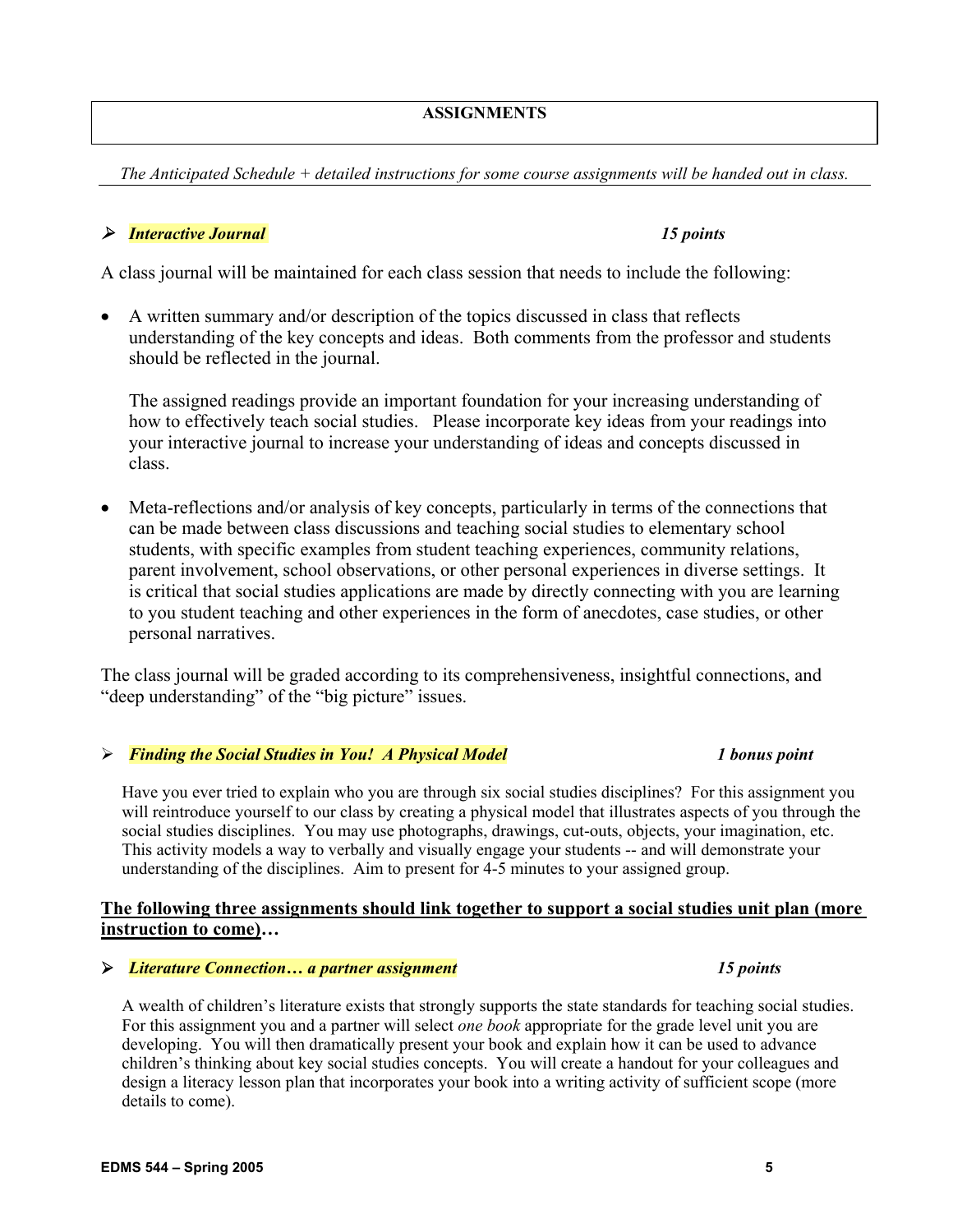# ¾ *Community Resource / Field Trip Project 25 points*

In this assignment you will explore and share information about a field trip site in San Diego County. By designing a variety of pre, during, and post-trip teaching activities, as well as questions you might ask during the visit, you will be able to plan an educational (rather than purely recreational) field trip. (more details to come). (Also, an optional assignment will be discussed in class for those who wish to explore an alternative activity).

## ¾ *Oral History Project 15 points*

Collecting oral histories is an exciting way to help children understand that "history" is found all around us and is being continually created. In this project, you will conduct an oral history interview of a person about a topic that relates to your social studies unit.

To support your interview, you will bring to class on the designated day a primary source object (artifact, document, photographs, etc.) of significance to the person/topic of the interview. We will then create a "classroom museum". (More details to come).

## ¾ *Social Environment/Group Dynamics* **20** *points*

Through reflection and class observations, you will be asked to elaborate in an essay format your reactions to the social environment of the students, classrooms, school, and community. Your essay should address different levels of understanding and analysis into the issues related to the social environment of the classroom and school. Additionally, you will need to incorporate group dynamics, such as the norms, beliefs, values, expectations, and behavioral elements that reflect the social environment. Finally, you will need to add yourself into the social environment you are describing and discuss how you would react to those group dynamics to improve both academic and social behavior. At least two visits will be scheduled to the two-way immersion program to help in this assignment.

Please remember to incorporate a discussion about the community and parental involvement into your essay. This assignment can be done in groups of 3 to 4 individuals.

This assignment will partially fulfill the requirements for TPE 11.

## ¾ *Mock Interview* **Pass/no Pass**

Imagine you are at a job interview and were just asked: "How will you teach social studies in your classroom?" Knowing how to teach and structure learning in social studies, and then being able to express your understanding, can be two different abilities. In order to help you eloquently articulate the knowledge you gained through this course (and thereby increase your chances of getting hired!), as well as enhance your educational philosophy statement, you will participate in a mock interview. Be prepared to describe five (5) of the most important concepts or ideas you learned in EDMS 544. You may choose to include quotes from our readings to support your responses.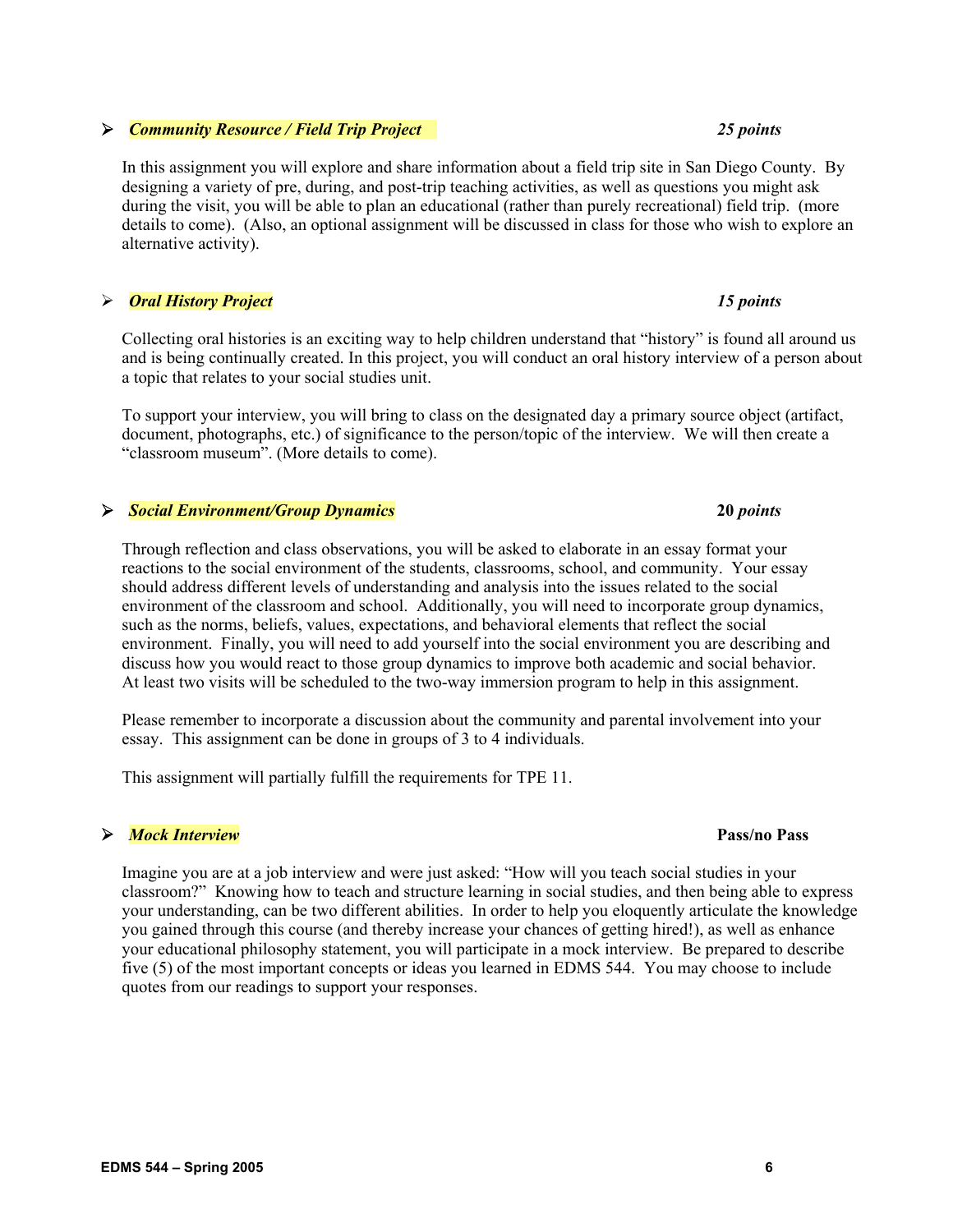| <b>ASSIGNMENT</b>                   |              | <b>POINTS</b> |
|-------------------------------------|--------------|---------------|
| Professionalism / Participation     | 15           |               |
| Interactive<br>Journal              | 15           |               |
| Physical Model                      |              | 1 bonus point |
| Literature Connection - Lesson Plan |              | 15            |
| Community Field Trip                |              | 20            |
| Oral History Project                |              | 15            |
| Social Environment/Group Dynamics   |              | 20            |
| Mock Interview                      | pass/no pass |               |

## **TOTAL:** 100 points

## **Grading Scale:**

Grades will be determined by the total number of points earned (100 points possible):

| $A = 93-100$ | $B+=87-89$    | $B = 80-82$         | $C = 73-76$ | $D = 60-69$ |
|--------------|---------------|---------------------|-------------|-------------|
| $A = 90-92$  | $B = 83 - 86$ | $C_{\pm} = 77 - 79$ | $C = 70-72$ | $F = 0.59$  |

Remember! You must maintain a B average (3.0 GPA) in your teacher education courses to receive a teaching credential from the State of California.

## **Exemplary "A" Students (you!)**

1. Demonstrate serious commitment to their learning, making full use of the learning opportunities available and searching out the implications of their learning for future use.

2. Complete all assignments thoroughly, thoughtfully and timely.

3. Make insightful connections between assignments and their developing overall understanding of social studies concepts; continually question and examine assumptions in a genuine spirit of inquiry.

4. Show high level achievement of course goals.

5. Display a "can do" attitude, give 100%, and work to help others learn too.

## California State University San Marcos COLLEGE OF EDUCATION

## **Mission Statement**

The mission of the College of Education Community is to collaboratively transform public education by preparing thoughtful educators and advancing professional practices. We are committed to diversity, educational equity, and social justice, exemplified through reflective teaching, life-long learning, innovative research, and ongoing service. Our practices demonstrate a commitment to student centered education, diversity, collaboration, professionalism, and shared governance.

*(adopted by COE Governance Community 11/1997)*

## **Attendance Policy**

Due to the dynamic and interactive nature of courses in the College of Education, all students are expected to attend all classes and participate actively. At a minimum, students must attend more than 80% of class time, or s/he **may not receive a passing grade** for the course at the discretion of the instructor. Individual instructors may adopt more stringent attendance requirements. Should the student have extenuating circumstances, s/he should contact the instructor as soon as possible. *(Approved: 12/19/97)*

**For this class, if you are absent one day (two class sessions), your highest grade is a B**. If you are absent more than one day your highest possible grade is a C, which means you may not receive a passing grade for this course.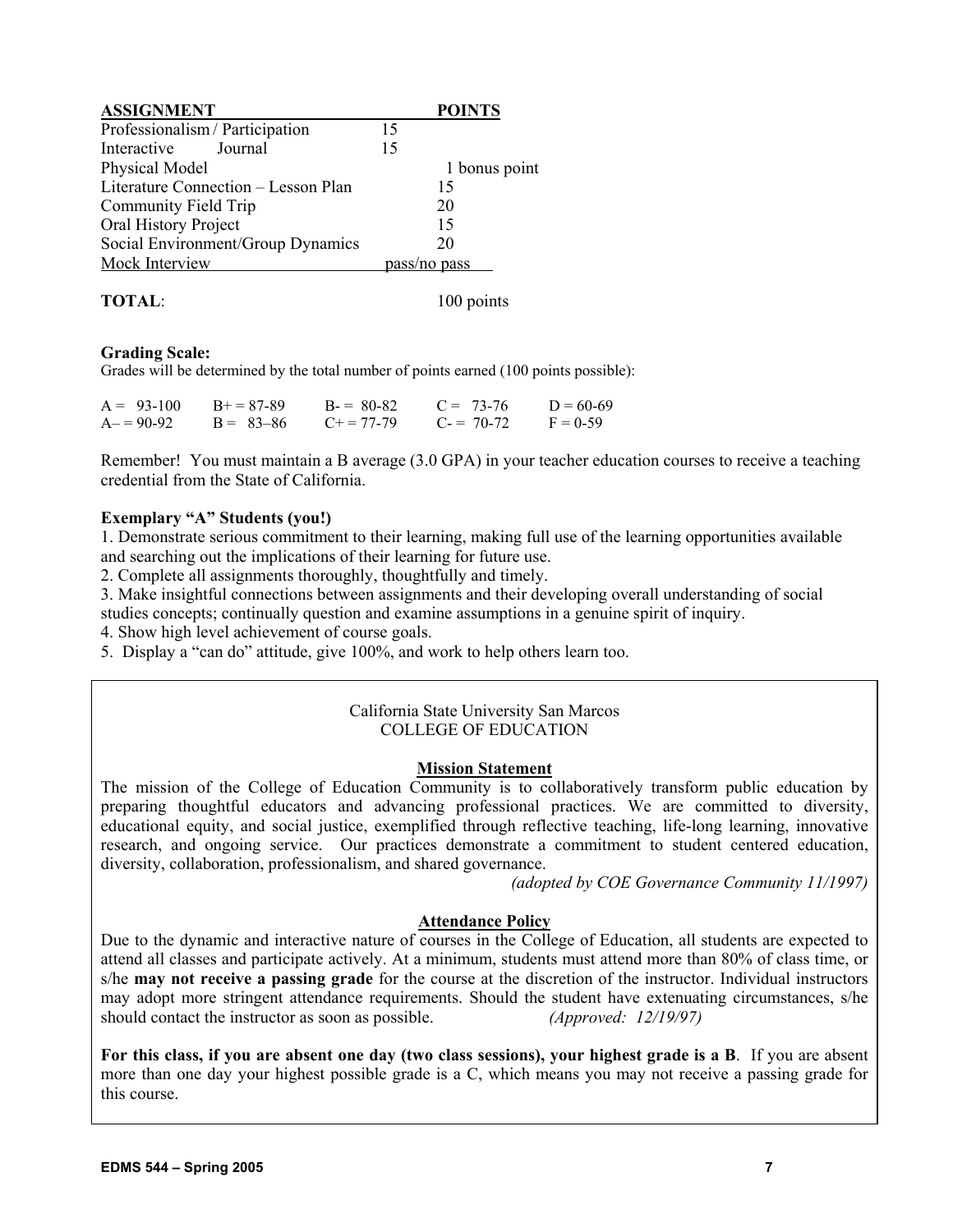# **University Writing Requirement**

A writing requirement of 2500 words is required in all CSUSM courses. You will achieve a significant writing experience in EDMS 544 through the following assignments: weekly reading journal responses, literature connection, field trip project, oral history project, and various in-class writing prompts as well as the narratives your write for your electronic portfolio.

## **Students with Disabilities Requiring Reasonable Accommodations**

Students must be approved for services by providing appropriate and recent documentation to the Office of Disabled Student Services (DSS) in Craven Hall 5205 and can be contacted by phone at (760) 750-4905 or TTY (760) 750-4909. Eligible students may contact the instructor during office hours or in a more private setting in order to ensure confidentiality.

## **CSUSM Academic Honesty Policy**

"Students will be expected to adhere to standards of academic honesty and integrity, as outlined in the Student academic Honesty Policy. All written work and oral assignments much be original work. All ideas/materials that are borrowed from other sources much have appropriate references to the original sources. Any quoted material should give credit to the source and be punctuated with quotation marks.

Students are responsible for honest completion of their work including examinations. There will be no tolerance for infractions. If you believe there has been an infraction by someone in the class, please bring it to the instructor's attention. The instructor reserves the right to discipline any student for academic dishonesty in accordance with the general rules and regulations of the university. Disciplinary action may include the lowering of grades and/or the assignment of a failing grade for an exam, assignment, or the class as a whole."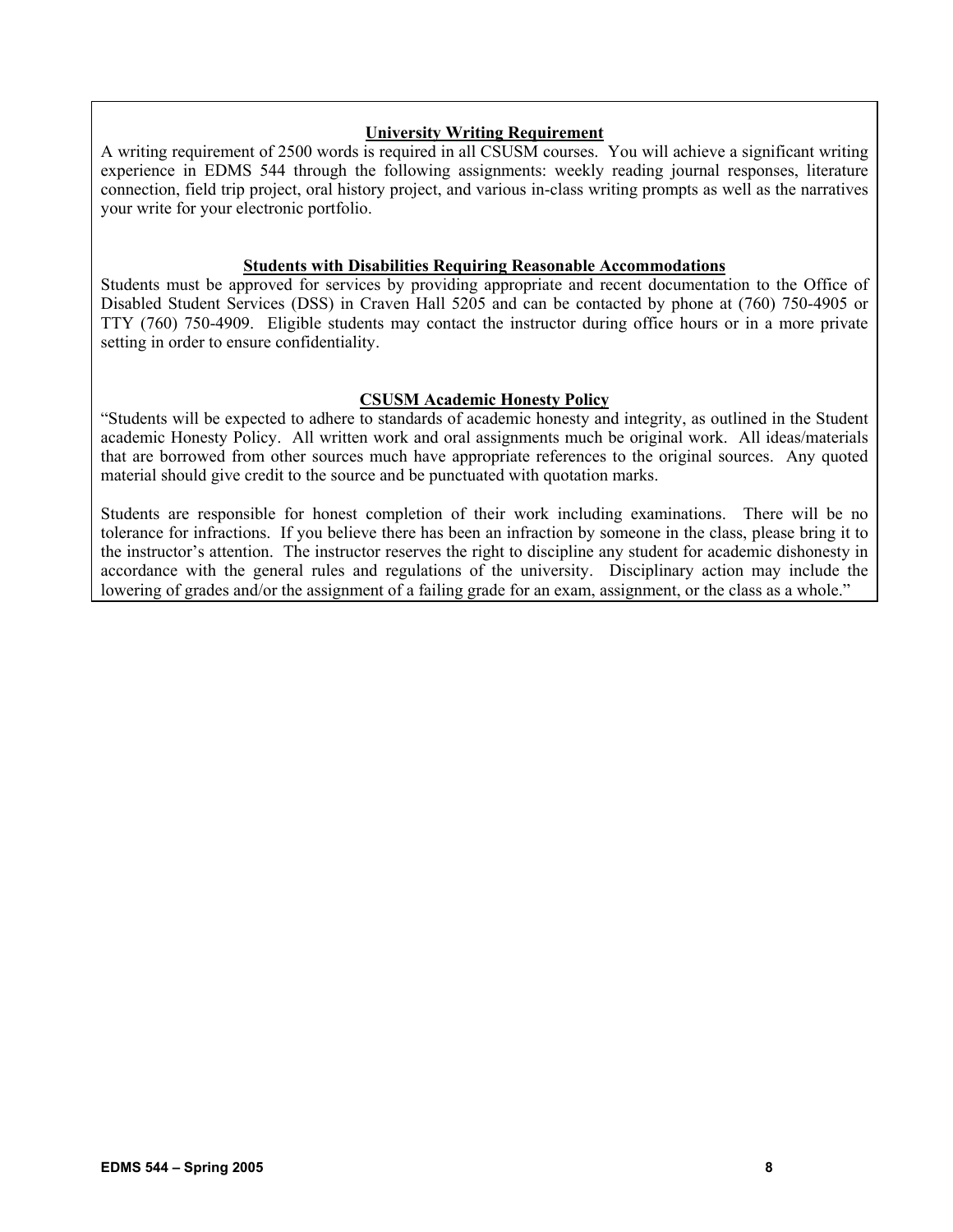# **SB 2042 - AUTHORIZATION TO TEACH ENGLISH LEARNERS COMPETENCIES**

| <b>PART 1:</b><br><b>LANGUAGE STRUCTURE AND</b><br><b>FIRST- AND SECOND-LANGUAGE</b>                                                         | PART 2:<br><b>METHODOLOGY</b><br>OF BILINGUAL, ENGLISH                                                                      | <b>PART 3:</b><br><b>CULTURE AND</b><br><b>CULTURAL DIVERSITY</b>                                   |
|----------------------------------------------------------------------------------------------------------------------------------------------|-----------------------------------------------------------------------------------------------------------------------------|-----------------------------------------------------------------------------------------------------|
| <b>DEVELOPMENT</b>                                                                                                                           | <b>LANGUAGE DEVELOPMENT,</b><br><b>AND CONTENT INSTRUCTION</b>                                                              |                                                                                                     |
| I. Language Structure and Use:<br><b>Universals and Differences</b><br>(including the structure of English)                                  | I. Theories and Methods of Bilingual<br><b>Education</b>                                                                    | I. The Nature of Culture                                                                            |
| A. The sound systems of language (phonology)                                                                                                 | A. Foundations                                                                                                              | A. Definitions of culture                                                                           |
| <b>B.</b> Word formation (morphology)                                                                                                        | B. Organizational models: What works for<br>whom?                                                                           | <b>B.</b> Perceptions of culture                                                                    |
| C. Syntax                                                                                                                                    | C. Instructional strategies                                                                                                 | C. Intra-group differences (e.g., ethnicity, race,<br>generations, and micro-cultures)              |
| D. Word meaning (semantics)                                                                                                                  | II. Theories and Methods for Instruction In<br>and Through English                                                          | D. Physical geography and its effects on culture                                                    |
| E. Language in context                                                                                                                       | A. Teacher delivery for both English language<br>development and content instruction                                        | E. Cultural congruence                                                                              |
| F. Written discourse                                                                                                                         | <b>B.</b> Approaches with a focus on English<br>language development                                                        | II. Manifestations of Culture: Learning<br><b>About Students</b>                                    |
| G. Oral discourse                                                                                                                            | C. Approaches with a focus on content area<br>instruction (specially designed academic<br>instruction delivered in English) | A. What teachers should learn about their<br>students                                               |
| H. Nonverbal communication                                                                                                                   | D. Working with paraprofessionals                                                                                           | <b>B.</b> How teachers can learn about their students                                               |
| I. Language Change                                                                                                                           |                                                                                                                             | C. How teachers can use what they learn about<br>their students (culturally responsive<br>pedagogy) |
| II. Theories and Factors in First- and Second-<br><b>Language Development</b>                                                                | <b>III.</b> Language and Content Area<br><b>Assessment</b>                                                                  | <b>III. Cultural Contact</b>                                                                        |
| A. Historical and current theories and models of<br>language analysis that have implications for<br>second-language development and pedagogy | A. Purpose                                                                                                                  | A. Concepts of cultural contact                                                                     |
| B. Psychological factors affecting first- and<br>second-language development                                                                 | <b>B.</b> Methods                                                                                                           | B. Stages of individual cultural contact                                                            |
| C. Socio-cultural factors affecting first- and<br>second-language development                                                                | C. State mandates                                                                                                           | C. The dynamics of prejudice                                                                        |
| D. Pedagogical factors affecting first- and second-<br>language development                                                                  | D. Limitations of assessment                                                                                                | Strategies for conflict resolution<br>D.                                                            |
| E. Political factors affecting first- and second-<br>language development                                                                    | E. Technical concepts                                                                                                       | IV. Cultural Diversity in U.S. and CA.                                                              |
|                                                                                                                                              |                                                                                                                             | A. Historical perspectives                                                                          |
|                                                                                                                                              |                                                                                                                             | <b>B.</b> Demography                                                                                |
|                                                                                                                                              |                                                                                                                             | C. Migration and immigration                                                                        |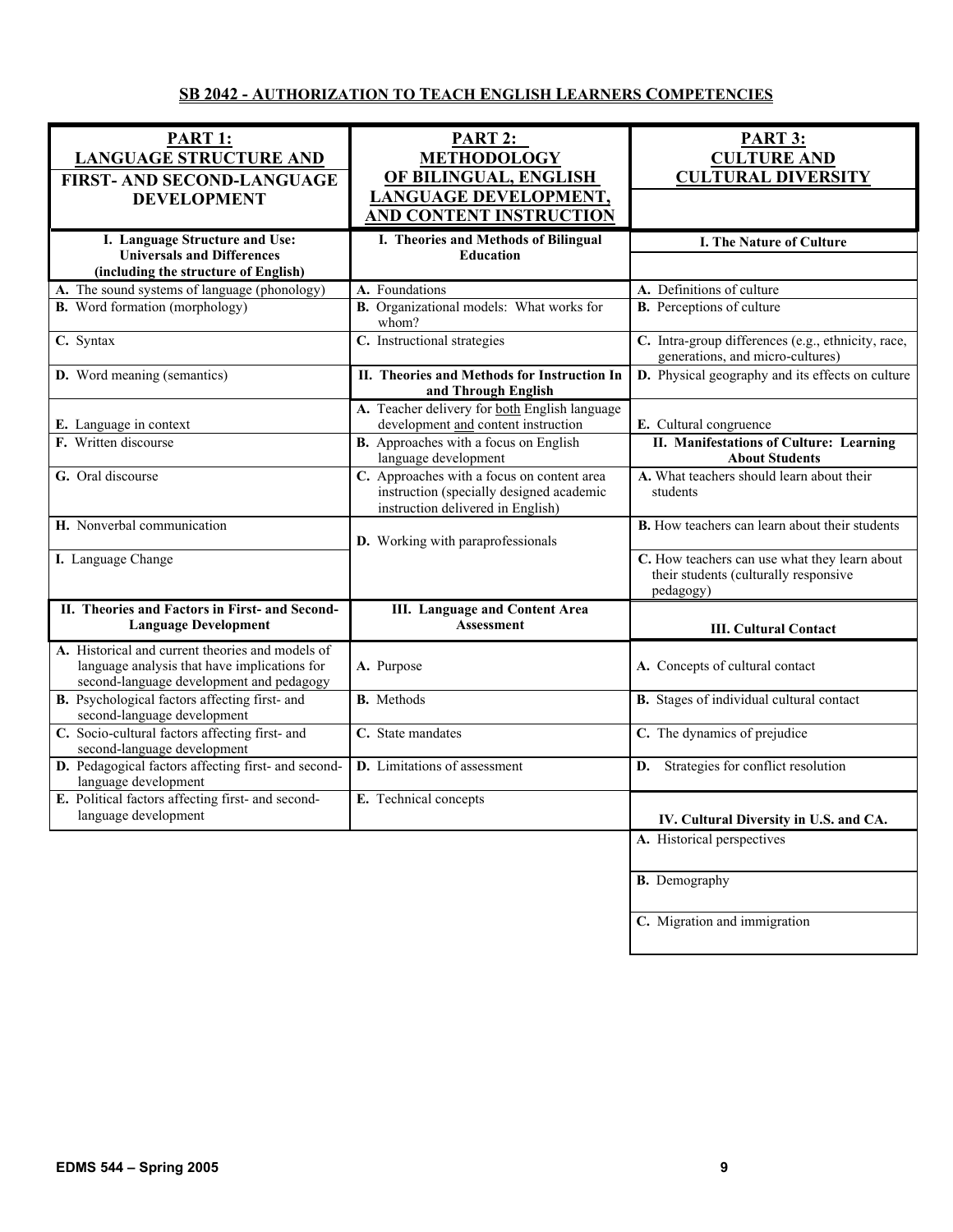# EDMS 544 – LITERATURE CONNECTION -- a partner assignment --

Your Literature Connection will serve as one of three sections comprising your social studies unit. For this assignment, you will select a single (fiction or nonfiction) book that addresses the themes, and history/social science standards, that match your field trip location and oral history interview. It can be literature that you read to students or that students read by themselves.

When introducing a unit you should think about ways to invite your students into the topic. Many times, a book is a good way to do that. You may want to consult *Pages of the Past*, the SCORE website, NCSS Notable Children's Tradebooks (www.social studies.org), or your school librarian for suggestions. **This assignment will include three parts… (1) a "dramatic" presentation, (2) a handout for classmates, (3) a written lesson plan demonstrating how you will incorporate the book into your instruction.** 

# **REQUIREMENTS**

**(1)** A **10 minute "dramatic" presentation** "selling" us on why your book is great to use with students. Be sure to consider the following when organizing your presentation:

- $\triangleright$  After reading your book carefully, identify several key themes and select one or two to focus on during your presentation.
- $\triangleright$  You will want to tell enough about the event or character to involve your audience but leave them curious to read the book themselves – so you might not want to give away the ending!
- $\triangleright$  Clearly connect the themes you discuss to social studies content and your unit standards.
- $\triangleright$  Include several creative elements, such as visual aids and audience involvement, to capture everyone's attention. You are welcome to use the overhead or Power Point if you want to display a images and text, or add music. Remember… active learning is best!
- ¾ Practice your presentation several times aloud to yourself (or other family, friends, dogs, cats…) in advance to check for timing and smoothness of presentation.
- $\triangleright$  Although you may choose to write out the basics of your presentation, do not read it. Make eye contact with your audience, and change your vocal inflections. If it fits the book, ham it up.

**(2)** A **HANDOUT** with key information about your book. This will be emailed to your instructor and your cohort before your presentation, **OR** make enough typed copies of the handout for everyone in our class and distribute on the day of your presentation. Please use the following format to give us key information about your book. The goal is for everyone to come away with lots of ideas for ways to use social studies literature with students. (see sample at end)

> **Your Names and Nick #s Book Title Author / Publisher / ISBN# / Date of publication History-Social Science Standard(s) this book supports Appropriate grade level(s) Identify fiction or non-fiction Big Idea / Key Questions Full paragraph summarizing book Brief descriptions of related teaching ideas**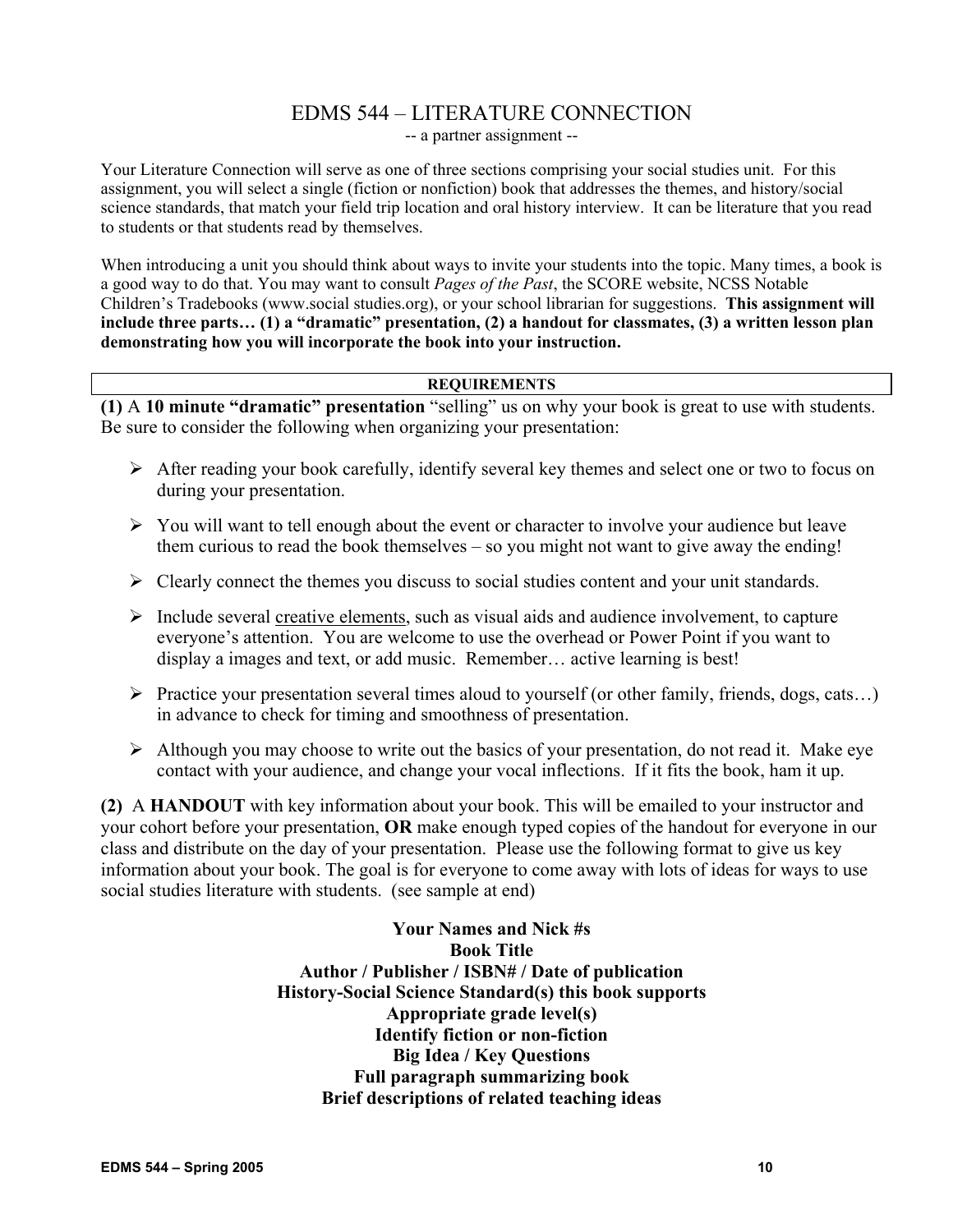**(3) LESSON PLAN** format for using the book for writing activity will be provided by the literacy instructor. A copy of the lesson plan will be turned in to the instructor and provided to all students.

| <b>Session</b> | <b>Topics</b>                                                  | <b>Readings</b>                       | <b>Assignment Due/Activity</b>   |
|----------------|----------------------------------------------------------------|---------------------------------------|----------------------------------|
| $1 - 1/19$     | "Social Studies" -- What? Why?                                 | $T: 1$ (in class)                     |                                  |
|                | Introduction and Course                                        |                                       |                                  |
|                | Overview                                                       |                                       |                                  |
| $2 - 1/19$     | The Big Picture in California                                  | T:3                                   |                                  |
|                | H/SS Framework and State                                       |                                       | Narratives                       |
|                | <b>Standards</b>                                               |                                       |                                  |
|                | (with texts)                                                   |                                       |                                  |
| $3 - 1/26$     | <b>Setting Ideas Into Action</b>                               | <b>UBD</b> online article             | Small photo of self              |
|                | Unit and Lesson Design                                         | www.ubdexchange.org/resources/news-   | Unit Theme Ideas                 |
|                | Workshop                                                       | articles/backward.html                | H/SS Standards                   |
|                | Perspectives: Columbus Activity                                | $T: 2 (p. 14-32)$                     |                                  |
| $4 - 1/26$     | <b>Being RESOURCE-full</b>                                     | T:4                                   |                                  |
|                | Textbooks and the Information                                  |                                       | Columbus 2005                    |
|                | Age                                                            | <b>Ellermeyer: review entire book</b> |                                  |
|                | <b>Online Resources</b>                                        |                                       |                                  |
|                | ncss.org; ccss.org                                             |                                       |                                  |
| $5 - 2/2$      | <b>How Do You Know</b>                                         | T:5                                   | Stage 1 Unit Plan                |
|                | <b>What They Know?</b>                                         |                                       |                                  |
|                | Assessment Leads the Way                                       |                                       | <b>Physical Models</b>           |
|                | Questioning for Understanding<br>Workshop, Unit Design Stage 2 |                                       |                                  |
| $6 - 2/2$      | The H.O.T.S. are Cool!                                         | T: 8                                  | Stage 2 Unit Plan                |
|                | Getting Your Students to Think                                 |                                       |                                  |
|                | Workshop, Unit Design Stage                                    |                                       |                                  |
| $7 - 2/9$      | <b>Manipulatives in Social Studies</b>                         | <b>Oral History Articles</b>          | Stage 3 Unit Plan                |
|                | The Impact of Primary Sources                                  |                                       | <b>Book Chat Presentations</b>   |
|                |                                                                |                                       |                                  |
| $8 - 2/9$      | <b>Meeting Diverse Needs</b>                                   | Choate 1&3                            |                                  |
|                | Teaching for Inclusion                                         |                                       | Role-pay: desegregation          |
|                | Workshop: Field Trip                                           |                                       |                                  |
|                |                                                                |                                       |                                  |
| $9 - 2/16$     | <b>Learning Outside the Classroom</b>                          | <b>Community Resources</b>            | <b>Field Trip Project Due</b>    |
|                | Field Trips for Education Inquiry                              |                                       |                                  |
| $10 - 2/16$    | <b>Developing Your Toolbox</b>                                 | T:6                                   | <b>Mock Interviews</b>           |
|                | Reading, Writing and                                           |                                       |                                  |
|                | Technology<br>Mock Interviews                                  |                                       |                                  |
| $11 - 2/23$    | <b>Independent Group Work</b>                                  | <b>Finish group assignments</b>       |                                  |
| $13 - 3/2$     | <b>Human Impact on the World</b>                               | T:7                                   |                                  |
|                | Geography Makes a Difference                                   |                                       | <b>Bring CA Atlas</b>            |
|                |                                                                |                                       | <b>Oral History Due</b>          |
| $14 - 3/2$     | <b>Citizens for the New</b>                                    | T:10                                  | <b>Social environment</b>        |
|                | Millennium                                                     |                                       | <b>Group Dynamics due</b>        |
|                | Values and Attitudes                                           |                                       |                                  |
|                | Workshop: Oral History                                         |                                       |                                  |
| $15 - 3/9$     | <b>Looking Back, Looking Forward</b>                           | T:9                                   | <b>Oral History Project Due</b>  |
|                | Museum, Methods Summary                                        |                                       | <b>Unit Plans Due</b>            |
| $16 - 3/9$     | Closure/What did we learn?                                     |                                       |                                  |
|                |                                                                |                                       | <b>Final Reading Journal Due</b> |
|                |                                                                |                                       |                                  |

## **COURSE SESSION TOPICS AND RELATED READINGS Anticipated Schedule: Subject to change**